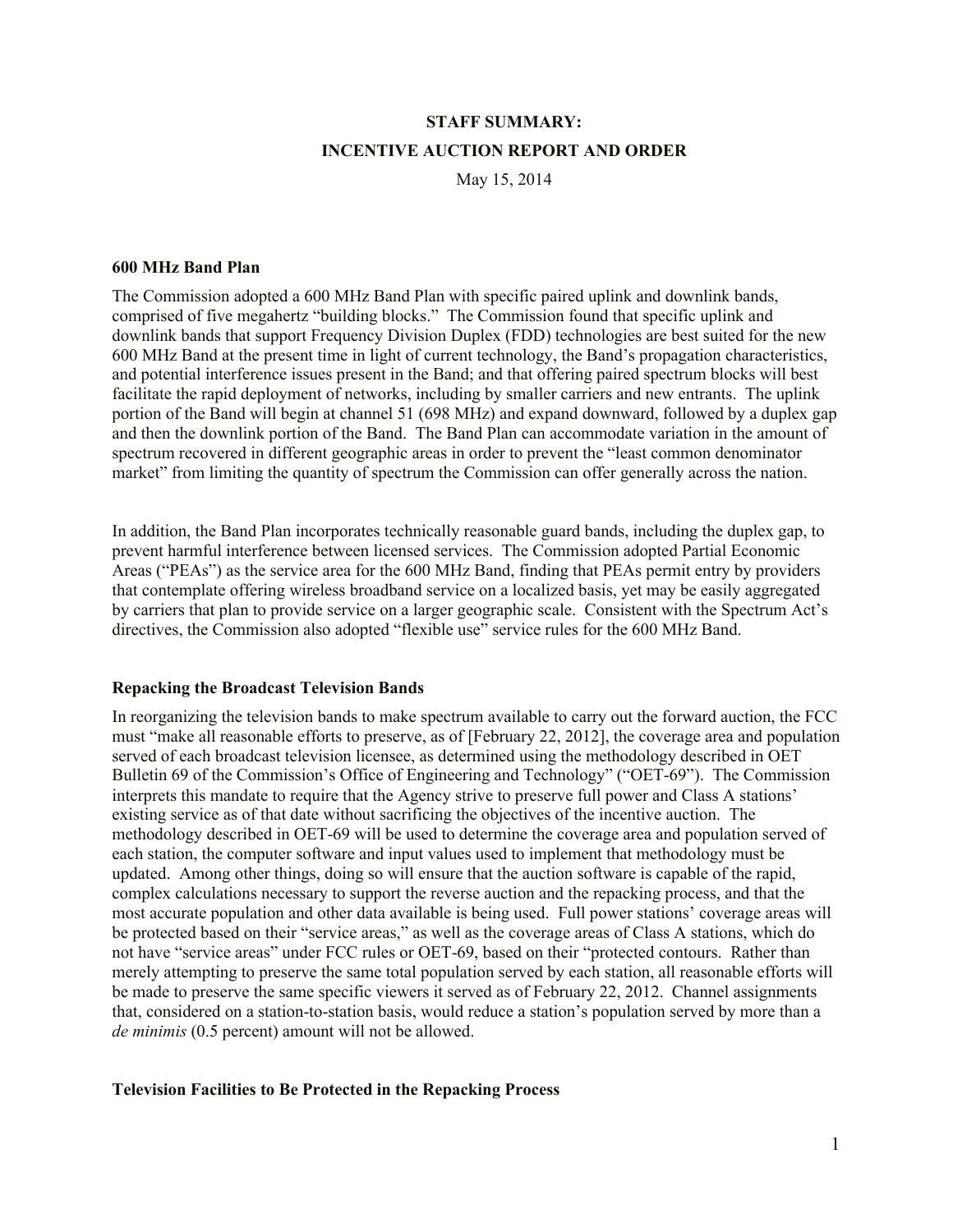As Congress required, the Commission will protect full power and Class A facilities that already were operating pursuant to a license (or a pending application for a license to cover a construction permit) on February 22, 2012.

The Commission also exercises its discretion to protect facilities in addition to those the statute requires us to protect, based on consideration of the potential impact on flexibility in the repacking process and the auction goals, whether failing to protect would strand investment by broadcasters licensed on a primary basis, the loss of service to existing viewers, and the potential impact on the Class A service's digital transition. In particular, the following stations will be protected:

- the small number of new full power television stations that were authorized, but not constructed or licensed, as of February 22, 2012;
- full power facilities authorized in construction permits issued to effectuate a channel substitution for a licensed station;
- modified facilities of full power and Class A stations that were authorized by construction permits granted on or before April 5, 2013, the date the Media Bureau issued a freeze on the processing of certain applications; and
- minor change facilities authorized to implement Class A stations' mandated transition to digital operations.

Except in very limited circumstances, discretionary protections will be limited to the above categories. The Commission concluded that protecting other categories of facilities, including low power television ("LTPV") stations and television translator ("TV translator") stations, which are secondary in nature and are not entitled to protection from primary services under current rules, would unduly constrain flexibility in the repacking process and undermine the likelihood of meeting the objectives for the incentive auction. To help preserve the important services provided by LPTV and TV translator stations, the Commission will open a special filing window for such stations that are displaced to select a new channel and will amend the rules to expedite the process for displaced stations to relocate. The Commission also intends to initiate a rulemaking proceeding after the release of this Order to consider additional means to mitigate the potential impact of the incentive auction and the repacking process on LPTV and TV translator stations.

# **Unlicensed Operations**

The Commission will make the 600 MHz Band guard bands available for unlicensed use, thereby making spectrum available for unlicensed devices nationwide. Depending on the amount of spectrum repurposed through the incentive auction, a total of 14 to 28 megahertz of guard band spectrum will be available for unlicensed use. In addition, the Commission will make an additional six megahertz of spectrum available by allowing unlicensed use of channel 37 at locations where it is not in use by channel 37 incumbents, subject to the development of the appropriate technical parameters to protect the incumbent Wireless Medical Telemetry Service ("WMTS") and Radio Astronomy Service ("RAS") from harmful interference. Following the incentive auction and the post-auction transition, TVWS devices may continue to operate on channels allocated and assigned for primary television services, consistent with our current rules. The Commission anticipates that there will be at least one channel not assigned to a television station in all areas at the end of the repacking process, and the Commission intends, after additional notice and opportunity for public input, to designate one such channel in each area for shared use by wireless microphones and TVWS devices. The Commission expects a significant amount of spectrum to be available for continued TVWS use, particularly outside of the central urban areas of the largest television markets. Any other unused television channels in a market following the incentive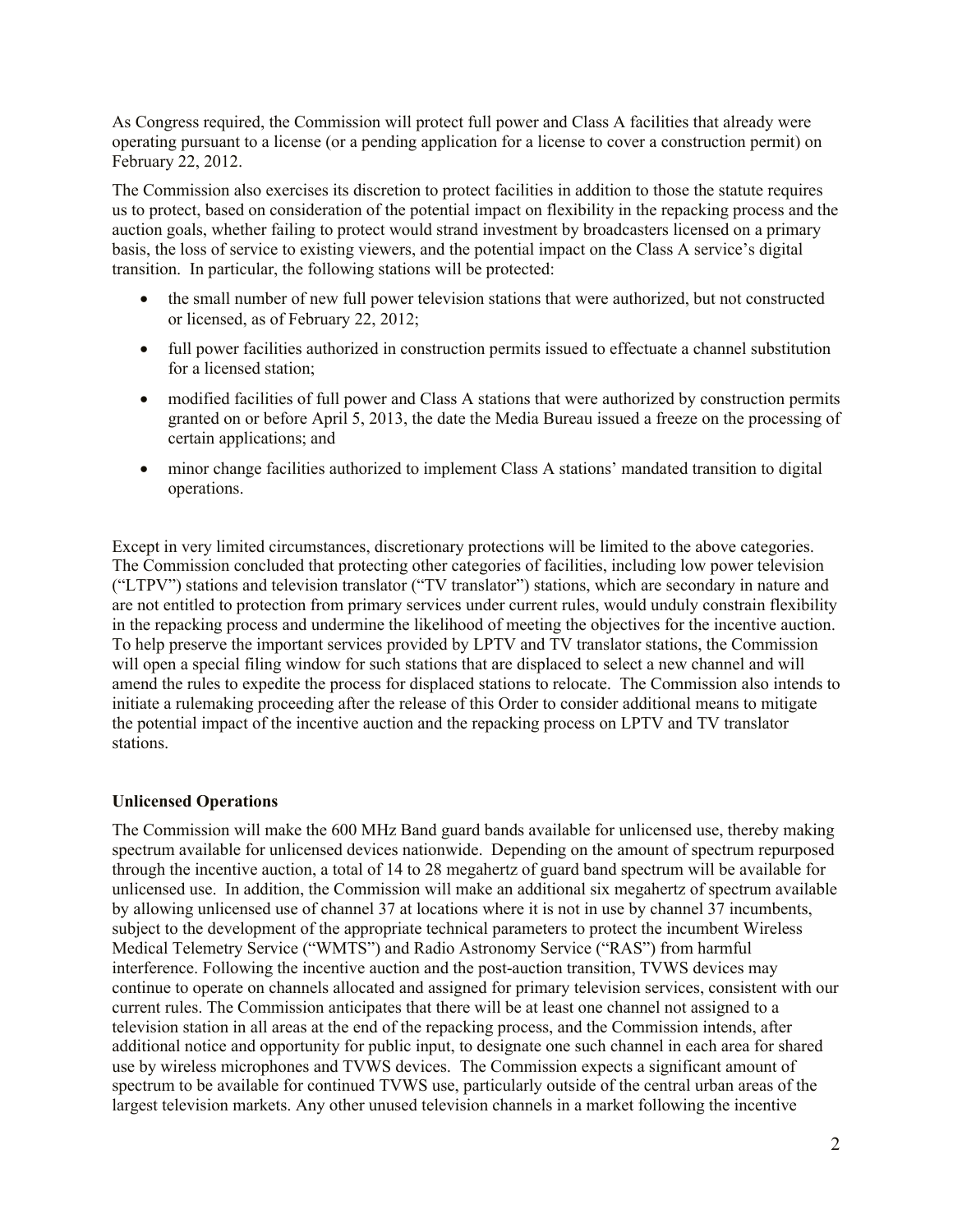auction will also be available for TVWS device as well as wireless microphone use. The Commission will initiate a rulemaking proceeding after the release of this Order to consider changes to its existing Part 15 rules to facilitate unlicensed use of the television bands, 600 MHz Band guard bands and channel 37.

#### **Other Services**

The Commission will not relocate the WMTS or the RAS from channel 37. To protect these incumbent services from harmful interference, in the 600 MHz Band Plan the Commission adopts guard bands between such services and any new wireless broadband services that may be deployed adjacent to channel 37. Furthermore, the Commission will require coordination with existing RAS facilities so that any new wireless systems can be deployed to cover the broadest area possible with minimal impact to RAS observatories. The Commission will continue to license fixed broadcast auxiliary service ("BAS") operations on a secondary basis in the post-auction TV bands.

The Commission adopts measures to facilitate wireless microphone use of available spectrum in the reorganized UHF band. With regard to the 600 MHz Band guard bands, the Commission will allow broadcasters and cable programming networks to operate licensed wireless microphones in a portion of the duplex gap, and permit users generally to operate wireless microphones in the guard bands on an unlicensed basis. The Commission will initiate a proceeding to adopt technical standards to govern these uses. With regard to the remaining television spectrum, while there may no longer be two unused channels for wireless microphones in markets where those channels are currently used for that purpose, as noted above the Commission intends to designate one unused channel in each area following the auction for use by wireless microphones and TVWS devices. The Commission also revises its rules for cochannel operations in the post-auction television bands to expand the areas where wireless microphones may operate. The Commission will continue to permit wireless microphone users of unused television channels to register to obtain needed protection from unlicensed TVWS devices on such channels through the TV bands database registration system, which the Commission plans to improve to make protection more timely and effective. In a companion item that the Commission adopts today, it extends to certain unlicensed wireless microphone users the rights of licensed wireless microphone users.The Commission will also initiate a proceeding in the near future to find additional spectrum for wireless microphone users in other spectrum bands in order to help address their long-term needs.

#### **Incentive Auction Process: Integration of the Reverse and Forward Auctions**

The reverse and forward auctions will be integrated in a series of stages. Each stage will consist of a reverse auction and a forward auction bidding process, and additional stages will be run if necessary. Prior to the first stage, the initial spectrum clearing target will be determined. Broadcasters will indicate through the pre-auction application process their willingness to relinquish spectrum usage rights at the opening prices. Based on broadcasters' collective willingness, the initial spectrum clearing target will be set. Then the reverse auction bidding process will be run to determine the total amount of incentive payments to broadcasters required to clear that amount of spectrum. The forward auction bidding process will follow the reverse auction bidding process. If the final stage rule is satisfied, the forward auction bidding will continue until there is no excess demand, and then the incentive auction will close. If the final stage rule is not satisfied, additional stages will be run, with progressively lower spectrum targets in the reverse auction and less spectrum available in the forward auction, until the rule is satisfied.

The final stage rule is a reserve price with two components, both of which must be satisfied. The first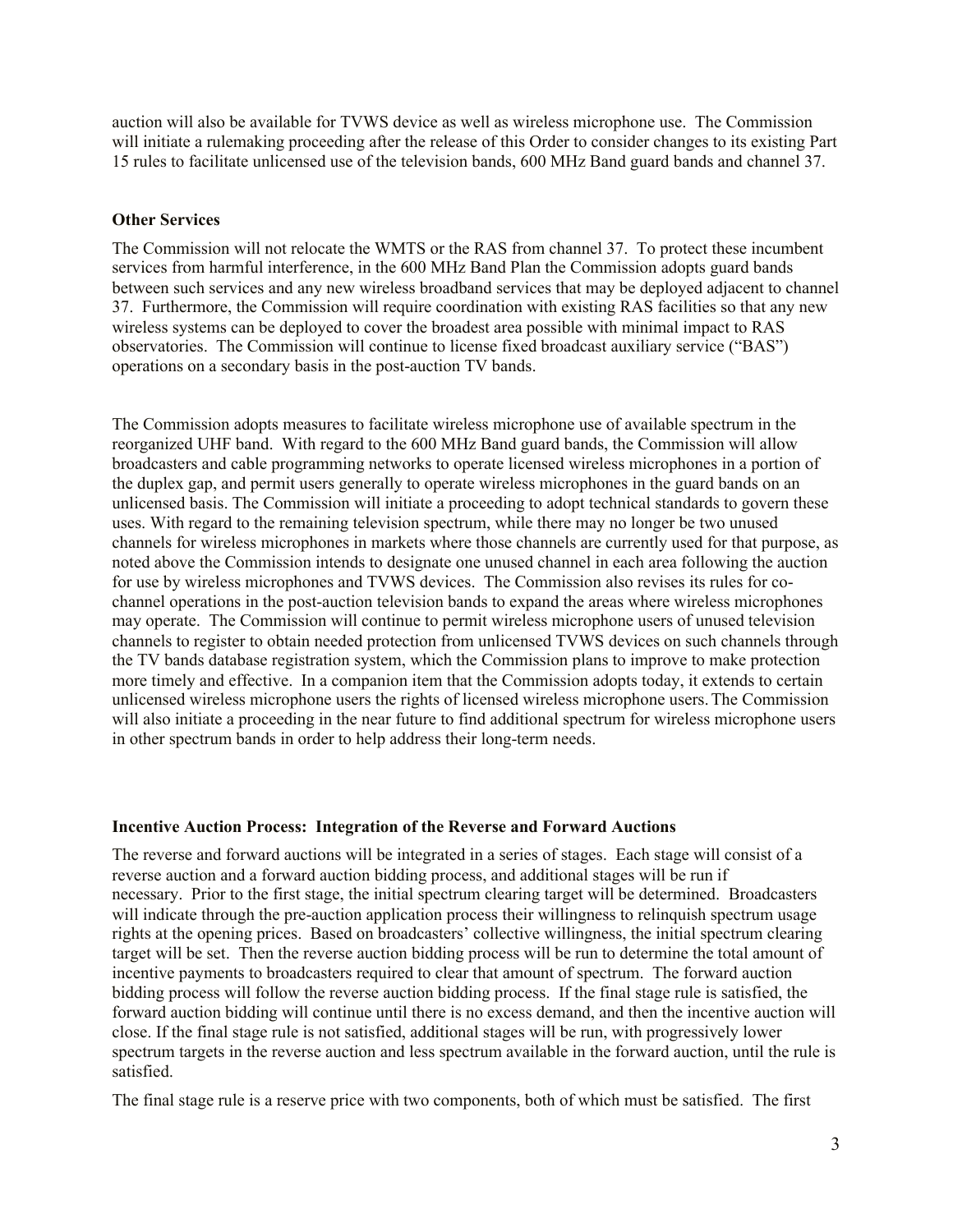component requires that the average price per MHz-pop for licenses in the forward auction meets or exceeds a certain price per MHz-pop benchmark. Alternatively, if the spectrum clearing target at a particular stage is greater than a spectrum clearing benchmark, then the first component will be met if the total proceeds of the forward auction exceed the product of the same price benchmark, the spectrum clearing benchmark, and the total number of pops for those licenses. This alternative formulation will allow the auction to close if the incentive auction repurposes a relatively large amount of spectrum for wireless uses, even if the price per-MHz-pop is less than the benchmark price. The price and spectrum clearing benchmarks will be established by the Commission in the *Procedures PN*, after an opportunity for additional comment. The second component of the final stage rule requires that the proceeds of the forward auction be sufficient to meet mandatory expenses set forth in the Spectrum Act and any Public Safety Trust Fund amounts needed in connection with FirstNet. If the requirements of both components of the reserve price are met, then the final stage rule is satisfied.

# **Reverse Auction Eligibility and Bid Options**

Full power and Class A station licensees will be eligible to participate in the reverse auction. They may bid to voluntarily relinquish the spectrum usage rights associated with station facilities that are eligible for protection in the repacking process. Licensees with pending enforcement matters whose bids may result in their holding no broadcast licenses may participate under a streamlined escrow approach that is consistent with current practice in the sales context. Bidders will have the three bid options specified by the Spectrum Act: (1) license relinquishment; (2) reassignment from a UHF to a VHF channel; and (3) channel sharing. UHF-to-VHF bidders may limit their bids to a high (channels 7 to 13) or low (channels 2 to 6) VHF channel. Post-auction waiver requests involving winning UHF-to-VHF and high-VHF-tolow-VHF bidders' technical operations will be favorably considered. Bidders will have the additional option to bid for reassignment from a high VHF channel to a low VHF channel. Channel sharing bidders may propose licensed community changes if they cannot satisfy signal coverage requirements from their new transmitter sites, provided that the new communities meet the same allotment priorities as the current ones and are located in the same Designated Market Areas (DMAs).

# **Reverse Auction Pre-Auction Process**

Potential bidders will have to submit certified applications. Consistent with the Spectrum Act, the Commission will protect the identity of licensees that apply to participate in the reverse auction. Specifically, the Commission will maintain the confidentiality of information submitted by all licensees that apply to participate until the results of the reverse auction and the repacking process are announced. The Commission will maintain the confidentiality of information from applicants that do not become winning bidders for an additional two years. Confidential information will include licensees' names, channels, call signs, facility identification numbers, network affiliations, and any other information necessary to protect licensees' identities.

Between the short-form application filing deadline and the announcement of the results of the reverse auction and the repacking process, all full power and Class A licensees will be prohibited from communicating directly or indirectly any reverse or forward auction applicant's bids or bidding strategies to any other full power or Class A licensee or forward auction applicant. Recognizing that many broadcasters are not familiar with auction processes, the Commission intends to make education regarding the pre-auction application process, including the scope of the prohibition of certain communications, an important part of broadcaster outreach efforts.

# **Reverse Auction Bidding Process**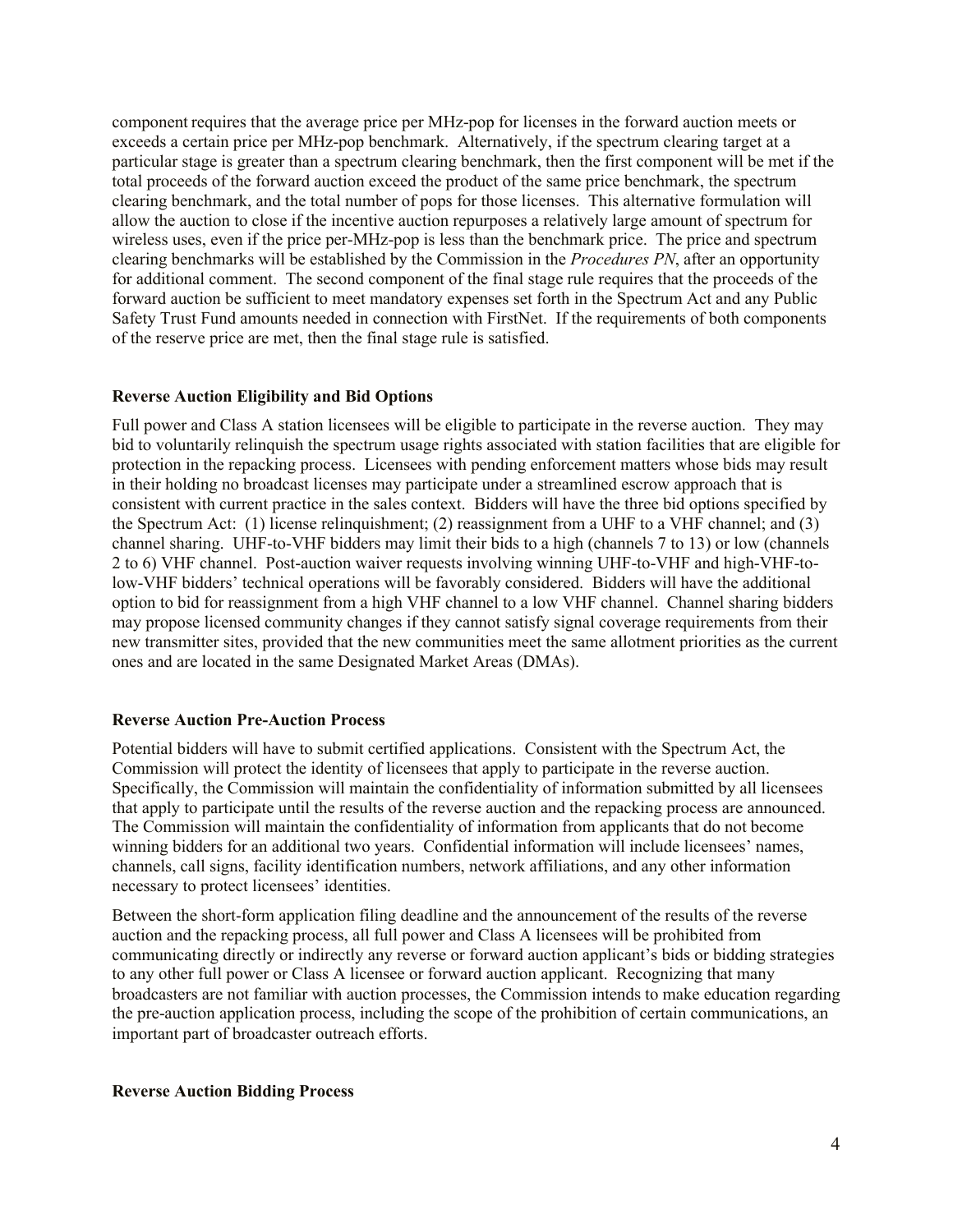The Commission adopted a descending clock format for the reverse auction. In each bidding round, stations will be offered prices for one or more bid options and will indicate their choices at these prices. The prices offered to each station for options will be adjusted downward as the rounds progress in a way that accounts for the availability of television channels in different bands in the repacking process. "Intraround bidding" will enable bidders to indicate price levels (between the opening- and closing prices in a round) at which they would like to either choose different bid options or drop out of the auction and remain in their home bands. A station will continue to be offered prices for bid options until the station's voluntary relinquishment of rights becomes needed to meet the current spectrum clearing target. When all remaining active bidders are needed in this way, the reverse auction for the stage will end. If the final stage rule is satisfied in that stage, then the active bidders are winning bidders, and the price paid to each will be at least as high as the last price it agreed to accept.

# **Forward Auction Pre-Auction Process**

The Commission adopted the same size-based bidding credits for the forward auction as were applied in auctioning 700 MHz band spectrum: 15 percent for small businesses (defined as entities with average annual gross revenues for the preceding three years not exceeding \$40 million) and 25 percent for very small businesses (defined as entities with average annual gross revenues for the preceding three years not exceeding \$15 million). The Commission intends to initiate a separate proceeding to review the Part 1 designated entity rules. As part of that proceeding, the Commission will consider whether any revisions made to the rules should apply to the incentive auction. Forward auction applicants will be subject to the existing Part 1 competitive bidding rules, with modifications adopted in the Report and Order that, among other things, provide for the selection of generic licenses and prohibit communications with full power and Class A licensees during the auction process.

# **Forward Auction Bidding Process**

The Commission adopted an ascending clock auction format for the forward auction. Bidders will be able to bid for generic licenses in one or more categories. Intra-round bidding will be allowed. There will be a separate clock price for each category in each geographic area, and bidders will indicate the number of licenses that they demand at the current prices. The prices generally will rise from round to round, as long as the demand for licenses exceeds their availability. Bidders still demanding licenses when the clock prices stop rising in every license category in every area will become winners of those licenses, provided the final stage rule is satisfied. If the rule is not satisfied, those bidders will have an opportunity to make additional bids in an extended bidding round. Once the rule is satisfied, winners may indicate their preferences for frequency-specific licenses in an assignment round or a series of separate bidding rounds. Final license prices will reflect the winning bid amounts from the clock bidding rounds as well as any adjustments from the extended bidding and assignment rounds.

# **Completion and Effective Dates/Processing of Bid Payments**

Reverse and forward auction "completion," required for the repacking process to become effective, will occur when the Commission publicly announces that the incentive auction has ended. The repacking process will be "effective," triggering Commission authority to borrow up to \$1 billion from the U.S. Treasury to use toward the payment of relocation costs, when the results of the reverse and forward auctions and the repacking process are announced. The Commission anticipates that the completion and effectiveness announcements will occur simultaneously. As soon as the auction is complete and the repacking process effective, the Commission anticipates borrowing some or all of the available \$1 billion from the Treasury for reimbursement of relocation costs. The Commission will share forward auction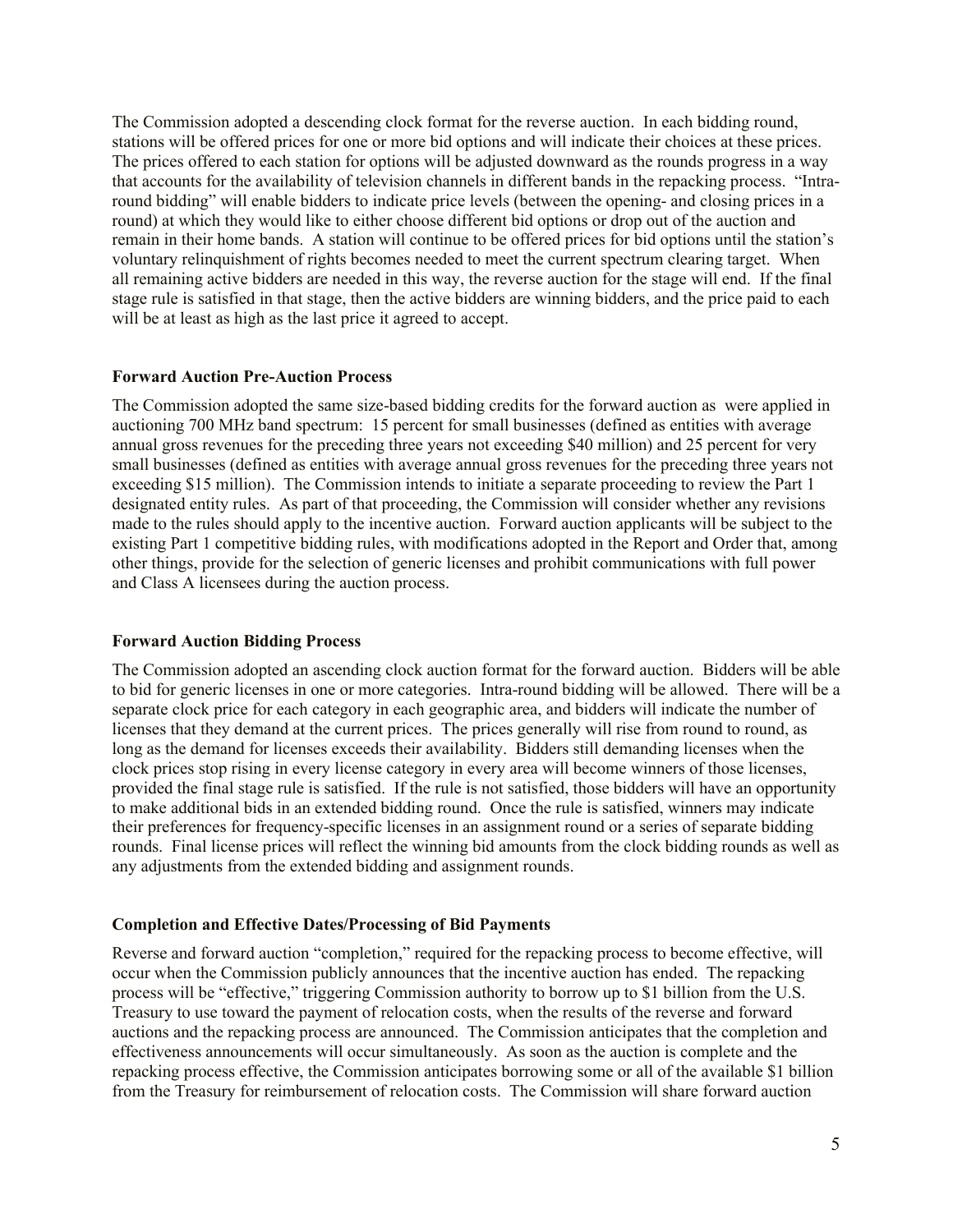proceeds with licensees that relinquish rights in the reverse auction as soon as practicable following the successful conclusion of the incentive auction.

#### **Post-Auction Transition**

A public notice will mark the effective date of channel reassignments based on the repacking process and specify any specific channel assignments for television stations that will continue to broadcast. Reassigned stations will have three months to file construction permit applications for any minor changes to their facilities necessary to operate on their new channels. Stations also may request alternate channels or expanded facilities on their new channels. Following the three-month application filing deadline, stations will have up to 36 months to transition to their new channels. Stations will be assigned deadlines within that period tailored to their individual circumstances. Stations may request extensions of time to construct their new facilities, but no station will be allowed to continue operating on a reassigned or reallocated channel more than 39 months after the repacking process becomes effective. Licensees that successfully bid to turn in their licenses or to share a channel will have three months from their receipt of auction proceeds to cease operations on their pre-auction channels. The Commission also adopts transition requirements for LPTV and TV translator stations, BAS operations, wireless microphones and related services.

#### **Reimbursement of Relocation Costs**

The Commission adopted procedures to reimburse costs reasonably incurred by television stations that are reassigned to new channels in the repacking process, as well as by MVPDs to continue to carry such stations, from the \$1.75 billion Reimbursement Fund established by Congress for that purpose. Under these procedures, the Commission intends to issue eligible stations and MVPDs an initial allocation of funds, in designated individual accounts in the United States Treasury, to cover the majority of their estimated costs. The funds will be available for draw down as expenses are incurred. Additional funds will be allocated as necessary prior to the three-year statutory deadline for all reimbursements. The Commission delegated authority to the Media Bureau to establish a list of eligible expenses and estimated costs, and to calculate the amount of the allocations to eligible entities. The Commission adopted measures to minimize administrative burdens and to prevent waste, fraud, and abuse in the reimbursement process.

#### **Post-Auction Broadcast Regulatory Issues**

The Commission grandfathered existing broadcast station combinations that otherwise would no longer comply with the media ownership rules as a result of the reverse auction. In addition, the Commission concurred with commenters that it should conduct extensive outreach to broadcasters, including minorityand female-owned broadcasters, to ensure that they are fully informed about the incentive auction. The Commission already has made significant efforts to inform broadcasters about the process, and it intends to continue and expand those efforts. To provide guidance to licensees interested in channel sharing and to promote certainty regarding channel sharing relationships following the incentive auction, the Commission will require that channel sharing agreements include certain key provisions regarding licensee rights and responsibilities.

# **600 MHz Band Technical and Service Rules**

The Commission adopted for new 600 MHz Band licensees flexible use service rules under Part 27 of the rules, and technical rules similar to those governing the adjacent 700 MHz Band in order to speed